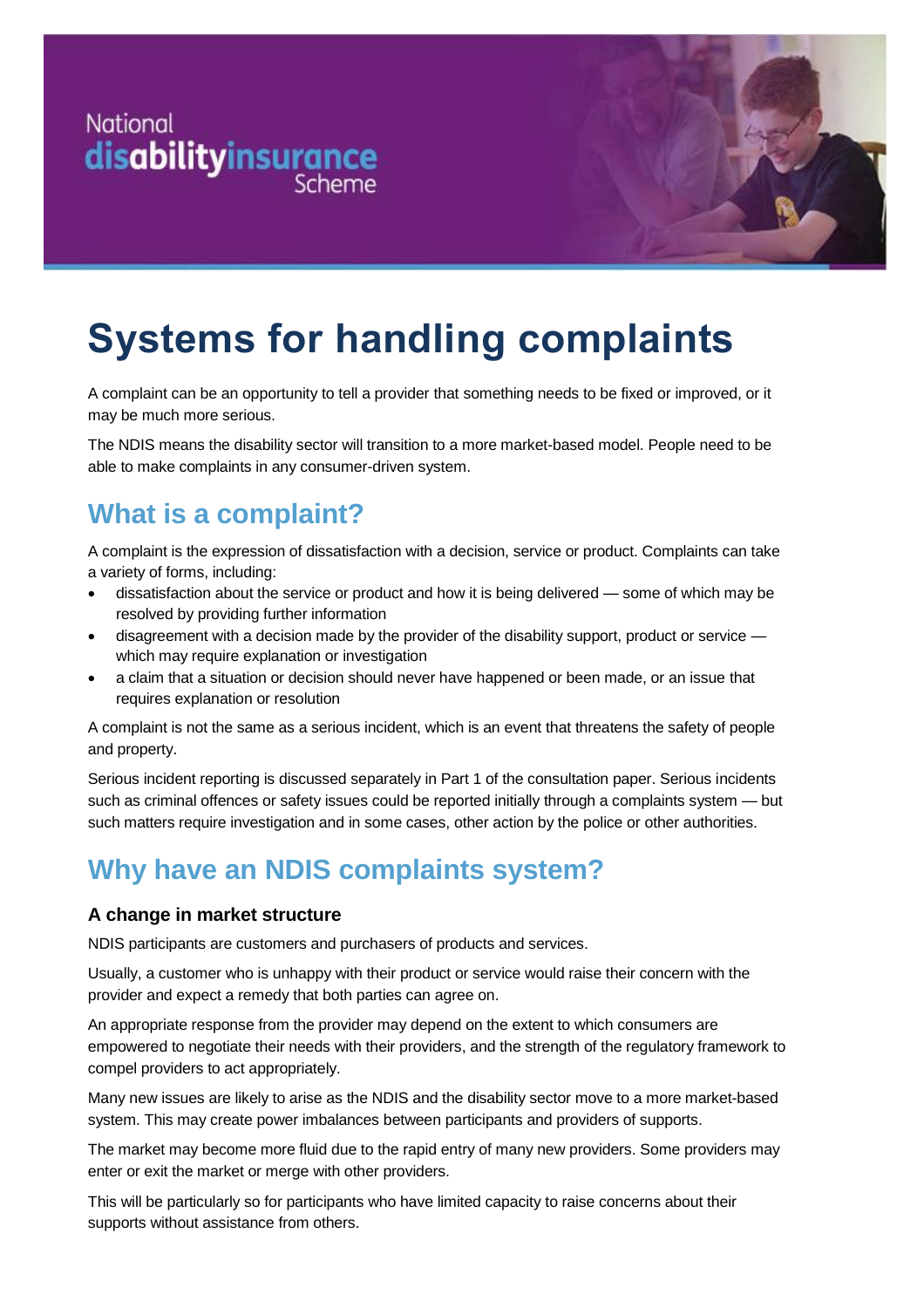## **National** National<br>**disabilityinsurance**

Participants may also fear a complaint will cause further problems, including retribution from their provider or someone who works for them.

In some circumstances, the effect of this kind of power imbalance may result in injustice and intolerable harm and suffering, unless specific and proactive measures are taken.

#### **Existing consumer protections may not extend to the full range of NDIS supports**

Some formal protections exist when there is a direct relationship between the buyer and the seller of a product or service.

For example, both parties have certain responsibilities under the Australian Consumer Law. It sets out the rights and obligations of both parties and the legal avenues for redress if the consumer does not agree that the provider has complied with the law.

However, not every support an NDIS participant might buy in their plan will be covered by the existing consumer law.

This has been a challenge for many service sectors, such as banking, superannuation, telephone, gas and electricity services.

To give consumers in these sectors a fairer say, governments set up independent bodies with enforcement powers, which are able to assess complaints independently.

## **Possible approaches**

The consultation paper describes three broad options for an NDIS complaints scheme:

#### **Option 1: self-regulation**

Providers would develop and operate their own complaints management and feedback systems. They would be encouraged and assisted to:

- establish best practice internal complaints processes
- subscribe to an external disputes-resolution service, where an independent perspective would help to resolve participants' concerns.

Participants would also have recourse to state or territory fair trading departments, the health complaints system, or professional registration bodies.

#### **Option 2: internal and external complaints-handling requirements**

Registration conditions for the National Disability Insurance Agency (NDIA) would prescribe minimum standards for provider-level complaints handling.

This could include assurance that the participants who use their services have access to information about how to complain, what to expect and what to do if they are not happy with the response.

The provider should be able to demonstrate they have systems in place which ensure participants who make a complaint will be protected from retribution or other adverse consequences.

In addition, participants could also complain to an independent organisation. This could be an industry-initiated body that providers 'sign up to'. Or it could be an organisation funded to mediate and help resolve complaints — but would have no power under the law.